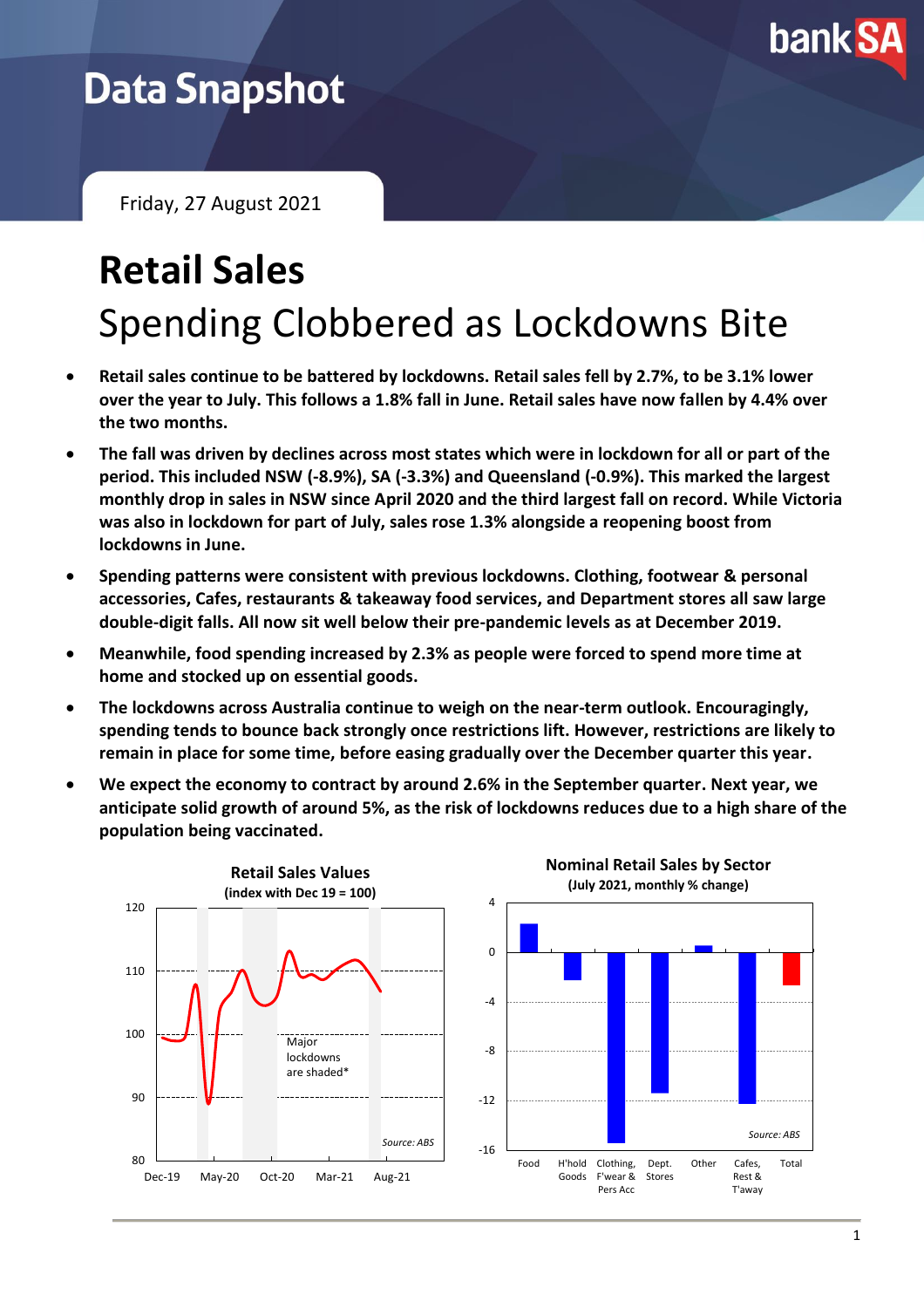Lockdowns across New South Wales, South Australia and Queensland continued to negatively impact retail sales in July. Retail sales fell by 2.7%, to be 3.1% lower over the year to July. This follows a 1.8% fall in June. Retail sales have now fallen by 4.4% over the two months. This is the first annual fall in the series since April 2020.

The fall was driven by declines across most states which were in lockdown for all or part of the period. This included NSW, which saw a large fall of 8.9%, SA and Queensland. This marked the largest monthly drop in sales in NSW since April 2020 and the third largest fall on record for the state. However, Victorian retail sales increased. While it was also impacted by lockdowns for part of July, the increase reflected a recovery from prior lockdowns in June.

As expected, sales fell the most across categories that are heavily impacted by lockdowns and stay at home restrictions. Clothing, footwear and personal accessory retailing saw the largest percentage fall, down 15.4%, to be 12.4% lower over the year to July. Cafes, restaurants and takeaway food services were hit hard, down by 12.3%, to be flat over the year. Department stores also saw a large fall of 11.4%, to be down 14.3% over the year. All now sit well below their prepandemic levels as at December 2019.

Food retailing (largely grocery stores) has consistently benefitted from lockdowns, as people are forced to spend more time at home, and less time eating out at cafes and restaurants. Plus, spending at grocery stores gets a boost from hoarding behaviour associated with the introduction of lockdowns. This trend continued in July. Food retailing rose 2.3% over the month. Food retailing has now hit its second highest level in the history of the series.

Household goods were also down 2.2% in the month. This sector benefited strongly from a substitution by consumers away from services and towards goods during lockdowns in 2020 as mobility was restricted. While sales have reduced from the peaks in 2020, they remain elevated and are over 15% above pre-pandemic levels. Other goods increased 0.6% in July as consumers continued to shop online while they were stuck at home.



## **States and Territories**

Unsurprisingly, NSW saw the largest declines in spending. Sales were down 8.9%, to be 10.6% lower over the year. The state was in lockdown for the entire period. NSW retail sales levels are now at their lowest level since April 2020 and are only around 1% above pre-pandemic levels.

SA also saw a large fall of 3.3% as the state was in lockdown for one week during July. Over the year, sales were down 6.3%. Queensland was also impacted by short lockdowns during July and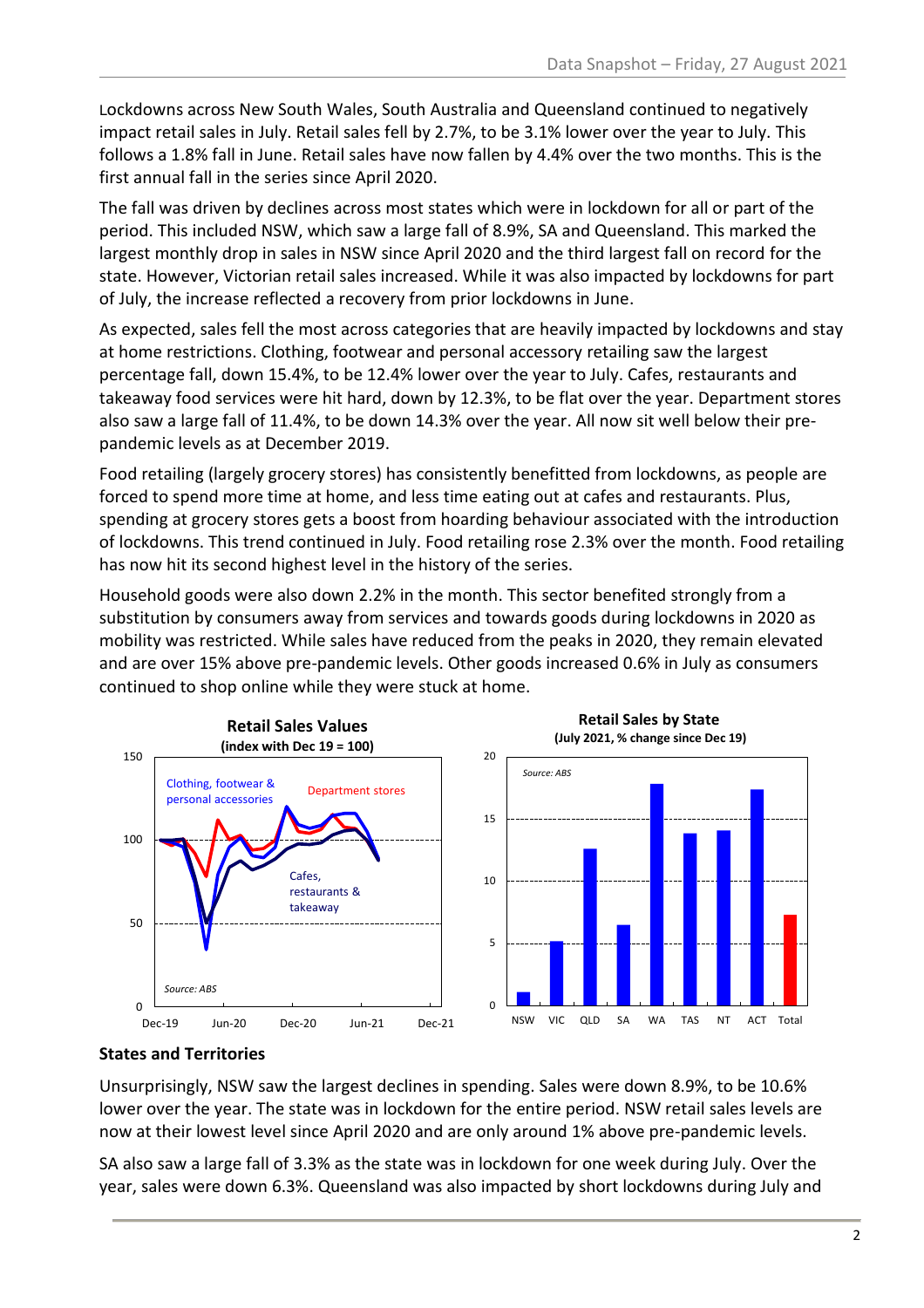fell by 0.9%, to be down 1.6% over the year.

Counterintuitively, Victoria rose by 1.3%, even though it was in lockdown for part of the month. The increase was driven by a recovery from lockdowns in June. Annual growth remained in positive territory, at 3.5%.

The remaining states and territories all saw growth in the month. Tasmania was up 2.7%, the NT was up 2.2%, sales in the ACT grew by 2.1%, and WA was up 1.2%.

Encouragingly, sales are still above pre-pandemic levels across all states and territories.

## **Outlook**

The lockdowns across Australia continue to weigh on the near-term outlook. Retail sales have taken a hit, as has consumer confidence.

Encouragingly, history has shown that consumer spending tends to bounce back strongly once restrictions lift, partly reflecting pent up demand. Restrictions are likely to remain in place for some time, before easing gradually over the December quarter this year.

We expect the national economy to contract by around 2.6% in the September quarter. This will take growth over 2021 to around 2.4%, down from our previous expectation of a little over 3%. This is a large reduction and means growth over 2021 will be slightly below the long-run average of around 2.6%.

Next year, we anticipate solid growth of around 5%, as the likelihood of lockdowns declines alongside high levels of vaccination. Ongoing significant monetary and fiscal support, as well as large saving buffers accumulated since the onset of the pandemic will support the rebound in activity.

The pace of vaccinations has increased considerably in the past few weeks. This is particularly the case in NSW. If the current pace is sustained, we expect to reach the Federal government's target of 80% by November. This will place the country on a good footing to lift restrictions and should see lockdowns becoming a less common tool to manage outbreaks.

> **Jarek Kowcza, Senior Economist** Ph: 0481 476 436